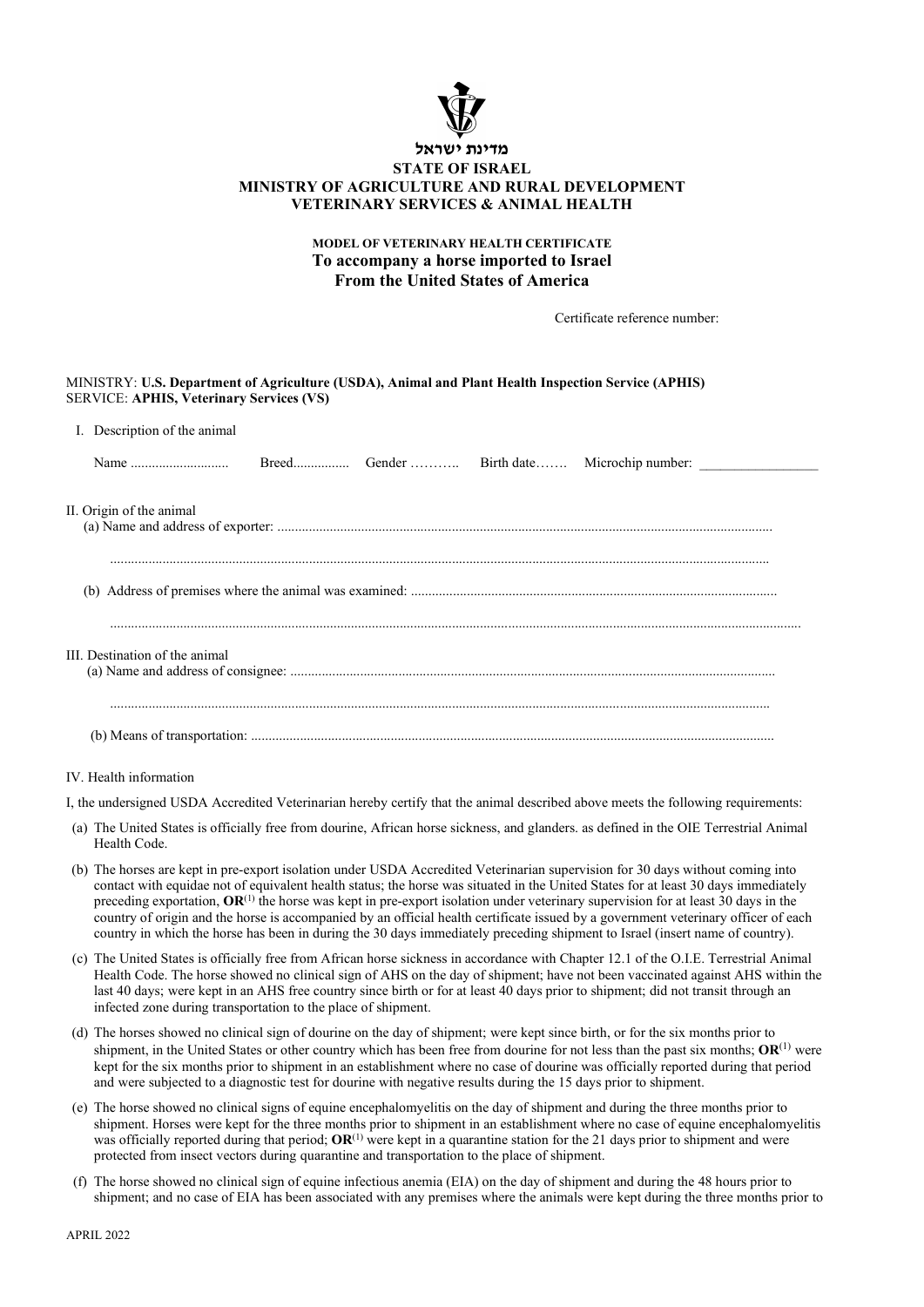shipment; and the animals were subjected to a diagnostic test for EIA with negative results on blood samples collected as specified below.

(g) The horses were vaccinated against equine influenza between 21 and 90 days before shipment either with a primary course or a booster (the horse should be vaccinated within the periods of 90 days before shipment with booster vaccine) complying with the standards described in the O.I.E. Terrestrial Manual (please specify the name of the vaccine, batch number, date of vaccination).

 $\mathbf{OR}^{(1)}$ 

The age of the exported horse is less than 6 months

- (h) The horse showed no clinical sign of equine piroplasmosis on the day of shipment; were subjected to diagnostic tests for equine piroplasmosis (Theileria equi and Babesia caballi) with negative results according the O.I.E. terrestrial manual as specified below.
- (i) The animal described above originates from a stable were no case of Contagious Equine Metritis (C.E.M) occurred or was reported during the last 2 months.
- (j) The horse showed no clinical signs of EHV-1 (Equine rhinopneumonitis) infection on the day of shipment; were kept for the 21 days prior to shipment in an establishment where no case of EHV-1 infection was reported during that period.
- (k) The horse showed no clinical signs of equine viral arteritis on the day of shipment and during the 28 days prior to shipment; and were subjected to a test for EVA carried out on a single blood sample collected during the pre-export isolation period.
- (l) The horse showed no clinical signs of infection with *B. mallei* (glanders) on the day of shipment; was kept for six months prior to shipment, **or**<sup>(1)</sup> since birth, in the United States or countries or zones free from infection with *B. mallei*.
- (m) The horse showed no clinical signs of VEE (Venezuelan equine encephalomyelitis) on the day of shipment; have not, during the past six months, been in any country in which VEE has occurred in the last two years; have not been vaccinated against VEE within 60 days prior to shipment.
- (n) In the United States the following diseases are compulsorily notifiable: African horse sickness, dourine (Trypanosoma equiperdum), glanders (Burkholderia mallei), equine encephalomyelitis (of all types including Venezuelan equine encephalomyelitis), equine infectious anaemia, rabies, and anthrax.
- (o) The horse does not come from a holding, which were subject to prohibition orders for the reasons referred to and which for the last: in the case of rabies, 30 days following the last case and the date of completion of the cleansing and disinfection of the premises; in the case of anthrax, 15 days following the last case and the date of completion of the cleansing and disinfection of the premises.
- (p) To the best of my knowledge, during the period of 15 days prior to the date of dispatch, the animal has not been in contact with equidae infected or suspected of an infectious or contagious disease.
- (q) Within 30 days prior to the export the animal/s were subjected to the laboratory tests with negative results according the OIE Terrestrial Manual as follow:
	- (1) Blood sample was taken from the animal described above and sent to a laboratory approved by the State Veterinary Services, where it was submitted to the immunodiffusion test for EIA (Coggins test) or ELISA, with negative results (date of the test).
	- (2) Blood sample was taken from the animal described above and sent to a laboratory approved by the State Veterinary Services, where it was submitted to a PCR test for equine piroplasmosis with negative results; and were maintained free from ticks, by preventive treatment when necessary, during the 30 days prior to shipment.
	- (3) Blood sample taken from the animal describe above and send to laboratory approved by the state veterinary services where it was submitted a virus neutralization test for EVA, with either negative result at a dilution of 1 in 4 (date of the test)<sup>1</sup>;

**OR**(1)

### 1 **Stallions**:

not earlier than seven days of commencing isolation were subjected to a test for EVA on a blood sample with negative results and were then immediately vaccinated; and were kept separated from other equidae for 21 days following vaccination; and were revaccinated regularly according to the manufacturer's instructions. (attached the blood test result);  $OR^{(1)}$ 

were subjected between six and nine months of age to a test for EVA with either a negative result, or if a positive result, was then followed at least 14 days later by a second test showing a stable or decreasing titer; and were immediately vaccinated against EVA and regularly revaccinated in accordance with the recommendations of the manufacturer;  $OR^{(1)}$ 

have been subjected to a test for EVA carried out on a blood sample with a positive result, and then either:

- were subsequently test mated to two mares within six months prior to shipment which were subjected to two tests for EVA with negative results on blood samples collected at the time of test mating and again 28 days after the mating; **OR**(1)
- were subjected to a test for EVA with a negative result, carried out on semen collected during the six months prior to shipment; **OR**(1)
- were subjected to a test for EVA with a negative result, carried out on semen collected within six months after the blood sample was tested, then immediately